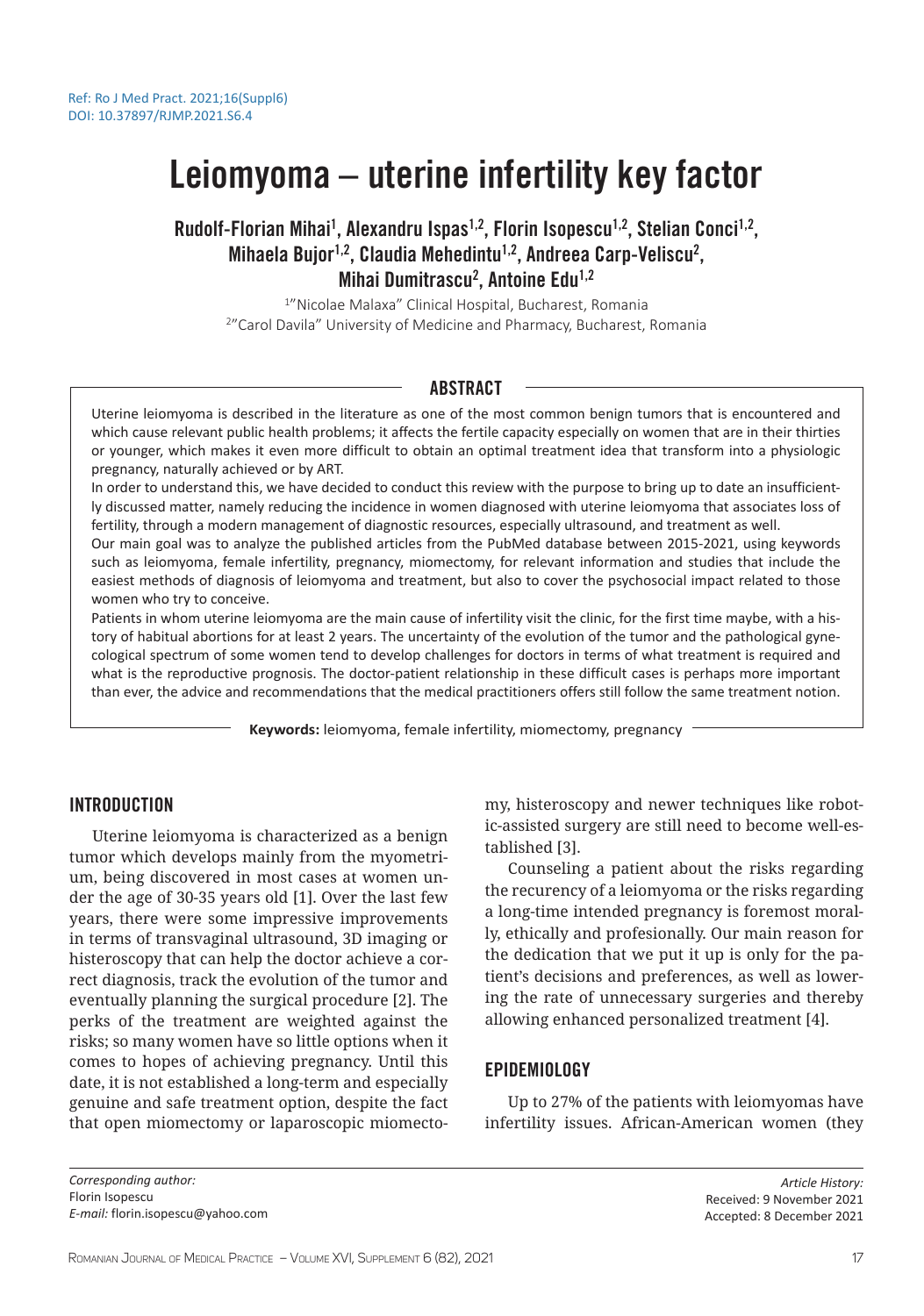have a higher cumulative risk to develop such tumors 10 years earlier than white race, representing 1/3 of hysterectomyes performed in United States on account of leiomyomas) and those with risk factors like the number of past pregnancies, age at diagnosis onset, early menarche or higher BMI (the involvement of sexual hormones for a very long time) can have pretty badly effects on reproduction natural process. Some dietary aspects, social and behavioral status, vitamin D deficiency or sexually transmitted infections can be put to blame – 3 cohort studies expressed an opinion about some of the patients they studied with strange Pap-smear test results that HPV may act as a defense factor for tumor growth [3,5].

#### **PHISIOPATHOLOGY**

Some studies found that leiomyomas are responsible also for impaired or dysfunctional cromosomial activity by up to 40%, therefore patients must be evaluated for their genetic background [6].

There are several ways in which leiomyomas can alter the physiological process of fecundity, most of them are interconnected and they trigger in the same manner in the same time. The endometrial glands have altered structural and morpholoical structures, there is a cystic glandular hiperplasia and endometrial venous ectasia; the chronic endometrial inflammation which engage ulceration and glandular atrophy also plays a big role in this situation. Furthermore, endocrine and paracrine mechanisms that are incompletely studied can create an unfavorable site for embryo implantation and furthermore diminish the fertility chances a women has [6-8].

The action of local inflammatory markers, vasoactive amines and the impair leiomyoma gene expressions which act during "window of implantation" act as factors that lower the chances of achieving pregnancy [7-9].

## **DIAGNOSIS**

A thoroughly and accurate ecographic manner description of the leiomyoma is a big first stape for diagnosis. We can use eco-Doppler for comprehending the difference between an extracavitary leiomyoma and other pelvic region tumor or a submucosal leiomyoma and a endometrial polyps or adenomyosis (Magnetic Resonance Imaging remains a very useful but also a time-consuming and expensive tool in these cases). Speaking of adenomyosis, it can be profoundly found inside the myometrium, without clear margins, that is why transvaginal ultrasound (TVUS), when used with lower frequency (< 6.5 MHz), it can help us achieve details about the posterior outline of the tumor (defined as a hypoechoic mass) due to its pseudocapsulae, even in the presence of very small ones, being able to strike deep in the tissue [10,11]. The 3D ultrasonography can be available for doctors to see a clearer view of the junctional zone (JZ), obtain a coronal plane of the uterus, especially if acquired anatomical uterine anomalies such septate or arcuate uterus are present within. The perfect moment to capture valuable news about the tumor and its relationship with other structures around it is mid-luteal phase, with hyperechoic endometrium [10,11].

International Federation of Gynecology and Obstetrics (FIGO) classification from 2011 gave us precise informations about the size and location of the leiomyoma for what to do pre-operatively or what may be the post-operatively short-term and longterm outcome.

The rules and the procedures that follow up were issued as a guideline mainly for the size of the tumor, but the question is if the surgery itself can have cost-benefit terms regarding reproductive prognosis. The studies we analyzed are inconsistent and self-inflicting, without a straight idea about implantation ratio, term-pregnany or live birth ratio [10-12].

We also need to consider helpful an evaluation of ovarian reserve or recommend ovulation tests [12,13]. Hysterosalpingography has low sensitivity and specificity compared with sonohysterography, being more accurate on evaluating the uterine cavity.

Saline-infused sonography is another diagnostic method proposal (in a 2003 review about submucosal leiomyomas it was considered as efficient as histeroscopy, both being ranked greater than TVUS). With its specificity as close as 90%, even if transabdominal ultrasound fails to discover important elements, it has been considered to detect those leiomyomas that generate uterin cavity distortion especially before surgery, being important as a tool for assesment of the degree and rate of myometrial infiltration [10-13].

#### MANAGEMENT

All of the inquiries are overlayed by inconsistent data achieved from literature.

A perfect and ideal treatment can vary from "watchful waiting" and regular check-up to pharmacological regimens as GnRH agonists/antagonists, intrauterine system, hysteroscopic/laparoscopic/laparotomy miomectomy or recent techniques like high-intensity focused ultrasound therapy. Nevertheless, the surgeon's experience is the main factor here [14].

Laparoscopic miomectomy, being recognised for its shorter recovery period, early mobilization, little or no bleeding, pain and esthetic outcome, still has